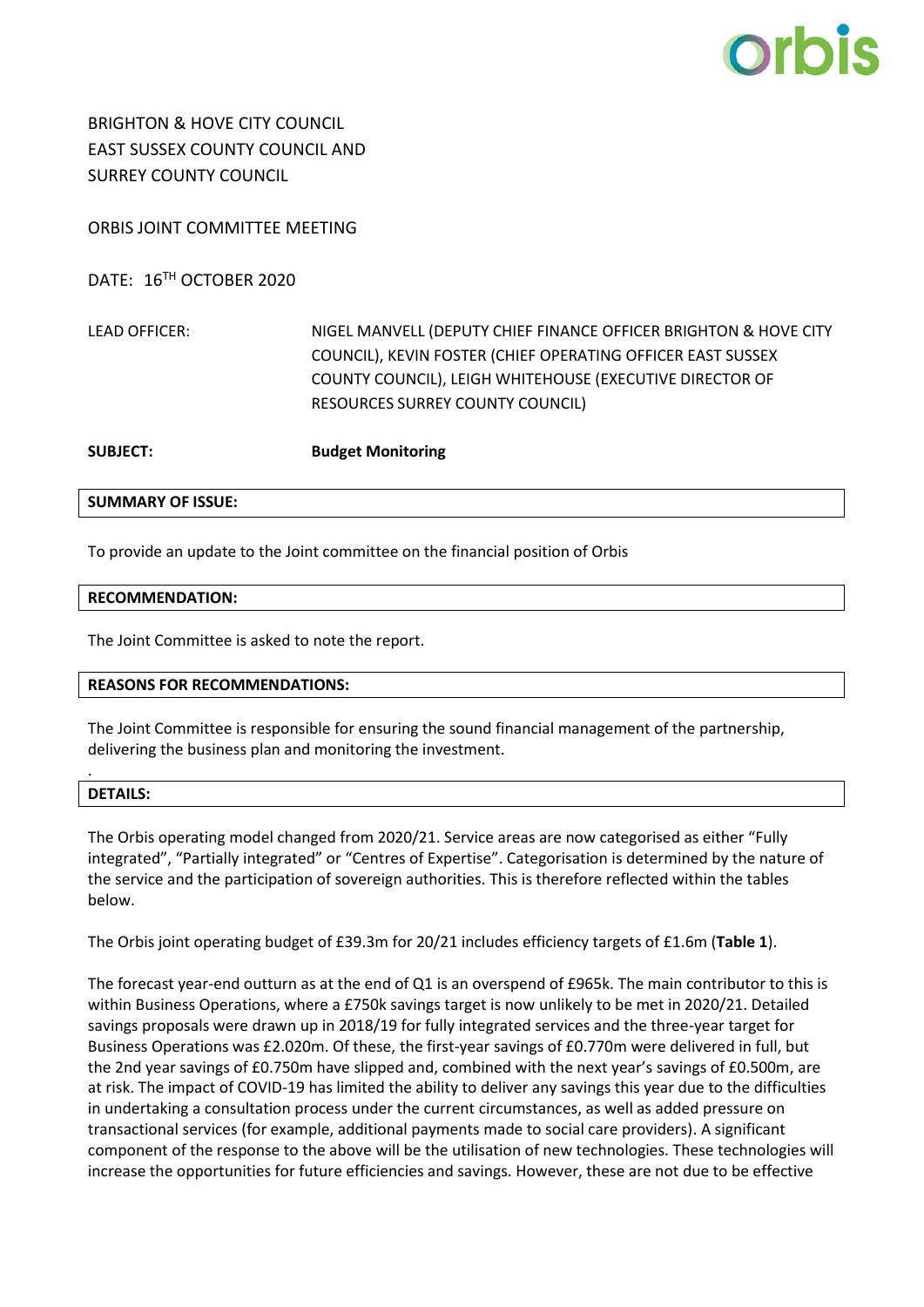

until 2022/23 and onwards. There are also overspends within management and the centres of expertise, however these are being reviewed and addressed.

| <b>Orbis Operating Budget</b> |                                   | Year to Date (Q1) |        |                        | <b>Full Year</b> |                                 |       |
|-------------------------------|-----------------------------------|-------------------|--------|------------------------|------------------|---------------------------------|-------|
|                               |                                   | <b>Budget</b>     |        | <b>Actual Variance</b> |                  | <b>Budget Forecast Variance</b> |       |
|                               |                                   | £'000             | £'000  | £'000                  | £'000            | £'000                           | £'000 |
|                               | <b>Business Operations</b>        | 1.273             | 2,449  | 1,176                  | 5,094            | 5,844                           | 750   |
|                               | IT&D                              | 4,943             | 4,872  | $-71$                  | 19,772           | 19,772                          | 0     |
| <b>Fully Integrated</b>       | Management                        | 100               | 471    | 371                    | 402              | 520                             | 118   |
|                               | Procurement                       | 1,114             | 1,136  | 22                     | 4,458            | 4,455                           | $-3$  |
|                               | <b>TOTAL FULLY INTEGRATED</b>     | 7,431             | 8,928  | 1,497                  | 29,725           | 30,591                          | 865   |
| <b>Partially integrated</b>   | ⊩Finance                          | 814               | 720    | $-94$                  | 3,255            | 3,305                           | 50    |
|                               | <b>HR&amp;OD</b>                  | 807               | 832    | 25                     | 3,227            | 3,227                           | 0     |
|                               | Management                        | 26                | 0      | $-26$                  | 103              | 103                             | 0     |
|                               | <b>TOTAL PARTIALLY INTEGRATED</b> | 1,646             | 1,552  | $-94$                  | 6,585            | 6,635                           | 50    |
| <b>Centres of Expertise</b>   | <b>TOTAL CoE</b>                  | 748               | 629    | $-119$                 | 2,993            | 3,043                           | 50    |
|                               |                                   |                   |        |                        |                  |                                 |       |
|                               | <b>TOTAL ORBIS</b>                | 9,826             | 11.109 | 1.283                  | 39.304           | 40.269                          | 965   |

# **Table 1 – Joint Operating Budget Q1 20/21**

The Orbis Joint Committee is responsible for managing all aspects of the Joint Operating Budget, including staffing. The staffing budget is set on the estimated establishment needed to deliver services, after deducting costs for an estimated level of vacancies.

The full year staffing forecast variance is £634k **(Table 2)**.

# **Table 2 – Subjective analysis Q1 20/21**

| <b>Orbis Operating Budget - Subjective</b> | <b>Year to Date</b> |               |          | <b>Full Year</b> |                 |          |
|--------------------------------------------|---------------------|---------------|----------|------------------|-----------------|----------|
|                                            | <b>Budget</b>       | <b>Actual</b> | Variance | <b>Budget</b>    | <b>Forecast</b> | Variance |
| Staffing                                   | 12,352              | 12,913        | 561      | 49.409           | 50,043          | 634      |
| Non-Staffing                               | 1,052               | 1,312         | 260      | 4,208            | 4,275           | 66       |
| <b>Total Expenditure</b>                   | 13.404              | 14,225        | 821      | 53.618           | 54,318          | 700      |
| Income                                     | $-3,579$            | $-3.116$      | 463      | $-14.314$        | $-14.049$       | 265      |
| <b>Net Expenditure</b>                     | 9.826               | 11,109        | 1,283    | 39,304           | 40.269          | 965      |

The Joint Committee is also asked to review Orbis spend on Agency staff. The expenditure to date on agency staff is 5% of total staffing spend (**Table 3**). The use of agency staff is avoided where possible however there are a limited range of circumstances where it is appropriate, for example specific skills for a project or to cover business critical vacant posts in the short term. Table 3 shows the 2020/21 Q1 agency spend by service.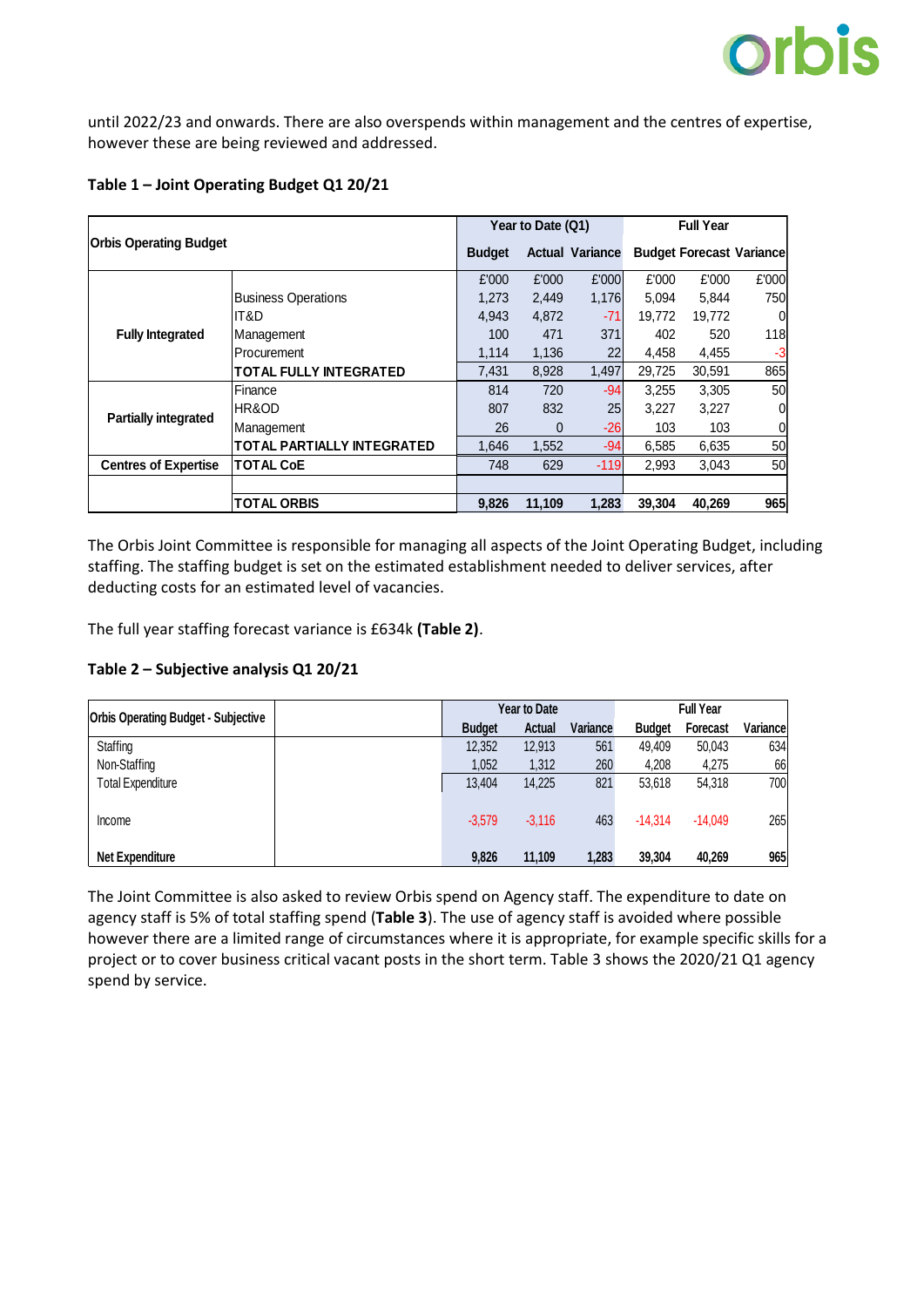# **orbis**

## **Table 3**

| <b>Orbis Operating Budget</b>      | <b>Agency</b> | <b>Non</b><br><b>Agency</b><br><b>Staffing</b> | <b>Total</b><br><b>Staffing</b> | <b>Agency</b><br><b>Proportion</b> |
|------------------------------------|---------------|------------------------------------------------|---------------------------------|------------------------------------|
|                                    | £'000         | £'000                                          | £'000                           | %                                  |
| <b>Business Ops</b>                | 67            | 2,932                                          | 2,999                           | 2%                                 |
| Finance - BHCC & ESCC              | 22            | 1,047                                          | 1,069                           | 2%                                 |
| Finance - Centres of Expertise     | 29            | 716                                            | 745                             | 4%                                 |
| <b>HR&amp;OD - BHCC &amp; ESCC</b> | $-2$          | 1,109                                          | 1,107                           | $0\%$                              |
| IT&D                               | 432           | 5,274                                          | 5,706                           | 8%                                 |
| Management                         |               | 170                                            | 170                             | 0%                                 |
| Procurement                        | 51            | 1,066                                          | 1,117                           | 5%                                 |
| <b>Total</b>                       | 599           | 12,314                                         | 12,913                          | 5%                                 |

# **Efficiencies**

## **Table 4**

|                            | £000         | Rating    |
|----------------------------|--------------|-----------|
| <b>Business Operations</b> | 750 <b>I</b> | - Red     |
| IT & Digital               |              | 500 Green |
| Procurement                |              | 305 Green |

As per the narrative above, it is deemed unlikely that the efficiencies within Business Operations will be made in 20/21. Efficiencies within IT&D and Procurement are currently assessed as being achievable and to be met within the current budget allocations.